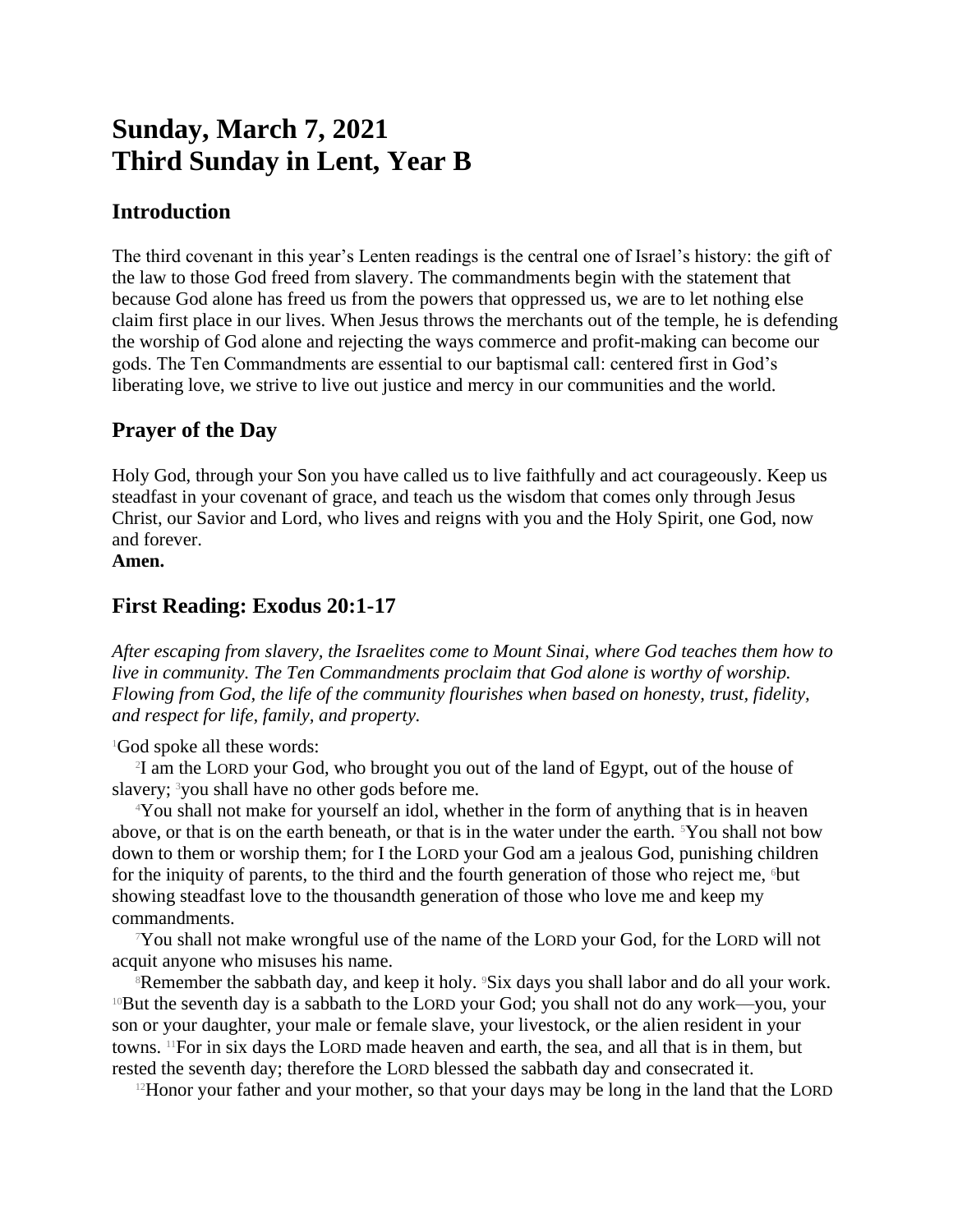your God is giving you.

<sup>13</sup>You shall not murder.

<sup>14</sup>You shall not commit adultery.

<sup>15</sup>You shall not steal.

<sup>16</sup>You shall not bear false witness against your neighbor.

<sup>17</sup>You shall not covet your neighbor's house; you shall not covet your neighbor's wife, or male or female slave, or ox, or donkey, or anything that belongs to your neighbor.

# **Psalm: Psalm 19**

*The commandment of the LORD gives light to the eyes. (Ps. 19:8)*

| <sup>1</sup> The heavens declare the glo- $ $ ry of God,                                                                                                                |
|-------------------------------------------------------------------------------------------------------------------------------------------------------------------------|
| and the sky proclaims its   maker's handiwork.                                                                                                                          |
| <sup>2</sup> One day tells its tale   to another,                                                                                                                       |
| and one night imparts knowledge   to another.                                                                                                                           |
| <sup>3</sup> Although they have no   words or language,                                                                                                                 |
| and their voices $ $ are not heard,                                                                                                                                     |
| <sup>4</sup> their sound has gone out into all lands, and their message to the ends   of the world,                                                                     |
| where God has pitched a tent   for the sun.                                                                                                                             |
| <sup>5</sup> It comes forth like a bridegroom out   of his chamber;                                                                                                     |
| it rejoices like a champion to   run its course.                                                                                                                        |
| <sup>6</sup> It goes forth from the uttermost edge of the heavens and runs about to the end of   it again;<br>nothing is hidden from its $\vert$ burning heat. <b>R</b> |
| The teaching of the LORD is perfect and re- $\vert$ vives the soul;                                                                                                     |
| the testimony of the LORD is sure and gives wisdom to   the simple.                                                                                                     |
| <sup>8</sup> The statutes of the LORD are just and re-   joice the heart;                                                                                               |
| the commandment of the LORD is clear and gives light   to the eyes.                                                                                                     |
| The fear of the LORD is clean and en-   dures forever;                                                                                                                  |
| the judgments of the LORD are true and righteous   altogether.                                                                                                          |
| <sup>10</sup> More to be desired are they than gold, more than   much fine gold,                                                                                        |
| sweeter far than honey, than honey $ $ in the comb. R                                                                                                                   |
| $11$ By them also is your ser- $\vert$ vant enlightened,                                                                                                                |
| and in keeping them there is $ $ great reward.                                                                                                                          |
| <sup>12</sup> Who can detect one's   own offenses?                                                                                                                      |
| Cleanse me from my   secret faults.                                                                                                                                     |
| <sup>13</sup> Above all, keep your servant from presumptuous sins; let them not get dominion   over me;                                                                 |
| then shall I be whole and sound, and innocent of $a \mid$ great offense.                                                                                                |
| $14$ Let the words of my mouth and the meditation of my heart be acceptable   in your sight,                                                                            |
| O LORD, my strength and $\vert$ my redeemer. R                                                                                                                          |

## **Second Reading: 1 Corinthians 1:18-25**

*The word of the cross is pure foolishness and nonsense to the world because it claims that God is mostly revealed in weakness, humiliation, and death. But through such divine foolishness and weakness, God is working to save us. The center of Paul's preaching is Christ crucified.*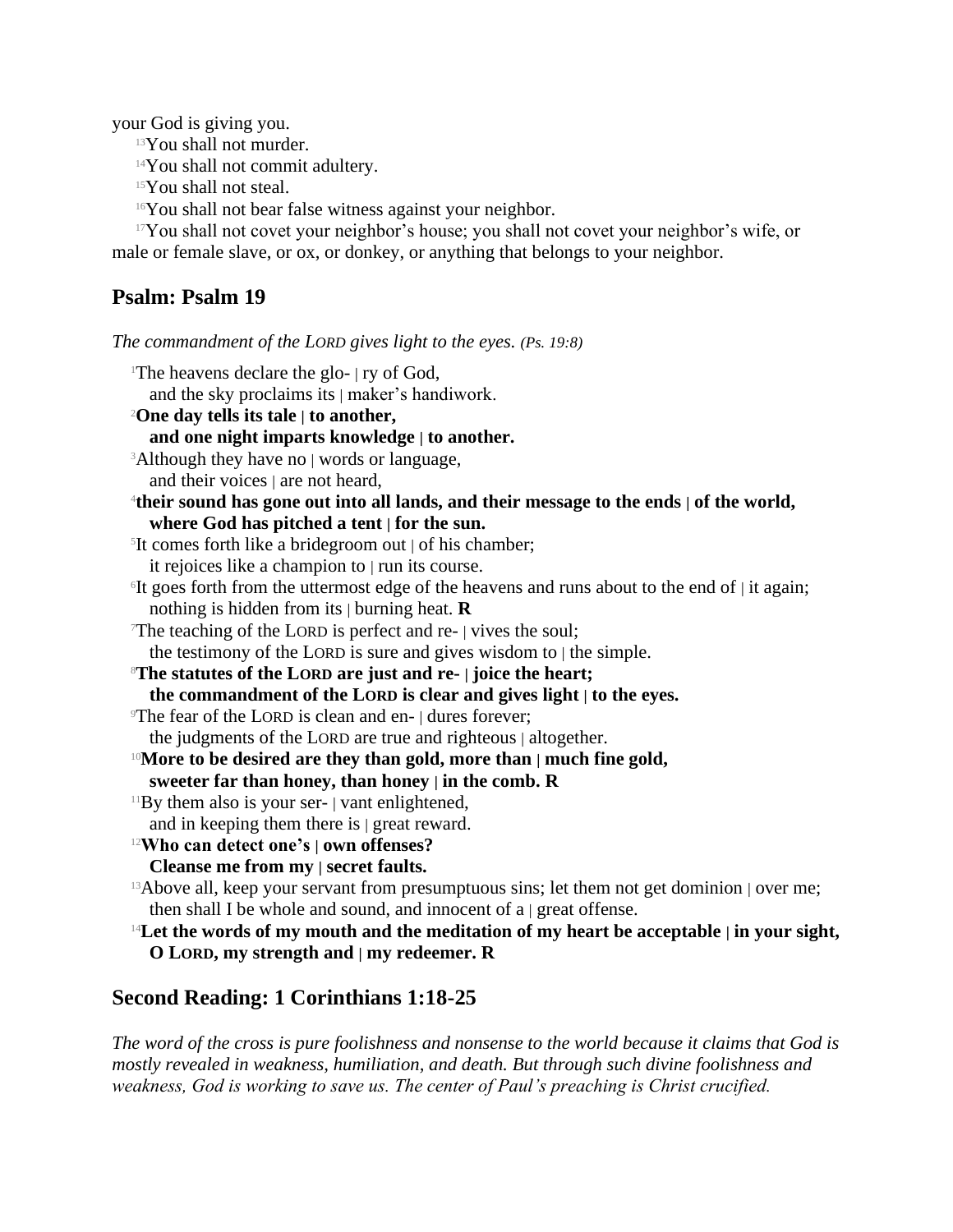$18$ The message about the cross is foolishness to those who are perishing, but to us who are being saved it is the power of God. <sup>19</sup>For it is written,

"I will destroy the wisdom of the wise,

and the discernment of the discerning I will thwart."

<sup>20</sup>Where is the one who is wise? Where is the scribe? Where is the debater of this age? Has not God made foolish the wisdom of the world? <sup>21</sup>For since, in the wisdom of God, the world did not know God through wisdom, God decided, through the foolishness of our proclamation, to save those who believe. 22For Jews demand signs and Greeks desire wisdom, 23but we proclaim Christ crucified, a stumbling block to Jews and foolishness to Gentiles, 24but to those who are the called, both Jews and Greeks, Christ the power of God and the wisdom of God. 25For God's foolishness is wiser than human wisdom, and God's weakness is stronger than human strength.

## **Gospel: John 2:13-22**

*Jesus attacks the commercialization of religion by driving merchants out of the temple. When challenged, he responds mysteriously, with the first prediction of his own death and resurrection. In the midst of a seemingly stable religious center, Jesus suggests that the center itself has changed.*

<sup>13</sup>The Passover of the Jews was near, and Jesus went up to Jerusalem. <sup>14</sup>In the temple he found people selling cattle, sheep, and doves, and the money changers seated at their tables. 15Making a whip of cords, he drove all of them out of the temple, both the sheep and the cattle. He also poured out the coins of the money changers and overturned their tables. 16He told those who were selling the doves, "Take these things out of here! Stop making my Father's house a marketplace!" <sup>17</sup>His disciples remembered that it was written, "Zeal for your house will consume me." 18The Jews then said to him, "What sign can you show us for doing this?" 19Jesus answered them, "Destroy this temple, and in three days I will raise it up." 20The Jews then said, "This temple has been under construction for forty-six years, and will you raise it up in three days?" <sup>21</sup>But he was speaking of the temple of his body. <sup>22</sup>After he was raised from the dead, his disciples remembered that he had said this; and they believed the scripture and the word that Jesus had spoken.

## **Upcoming Commemorations**

#### **Perpetua and Felicity and companions, martyrs at Carthage, died 202 Sunday, March 7, 2021**

Vibia Perpetua was a noblewoman, and Felicity her slave, who were catechumens at Carthage, northern Africa. They, with four other catechumens, had defied the Roman emperor who had forbidden conversions to Christianity, and were put to death in the amphitheater.

#### **Harriet Tubman, died 1913; Sojourner Truth, died 1883; renewers of society Wednesday, March 10, 2021**

Harriet Tubman, born into slavery, helped about 300 others to escape slavery until the institution was abolished. Sojourner Truth, whose birth name was Isabella, was freed after slavery was